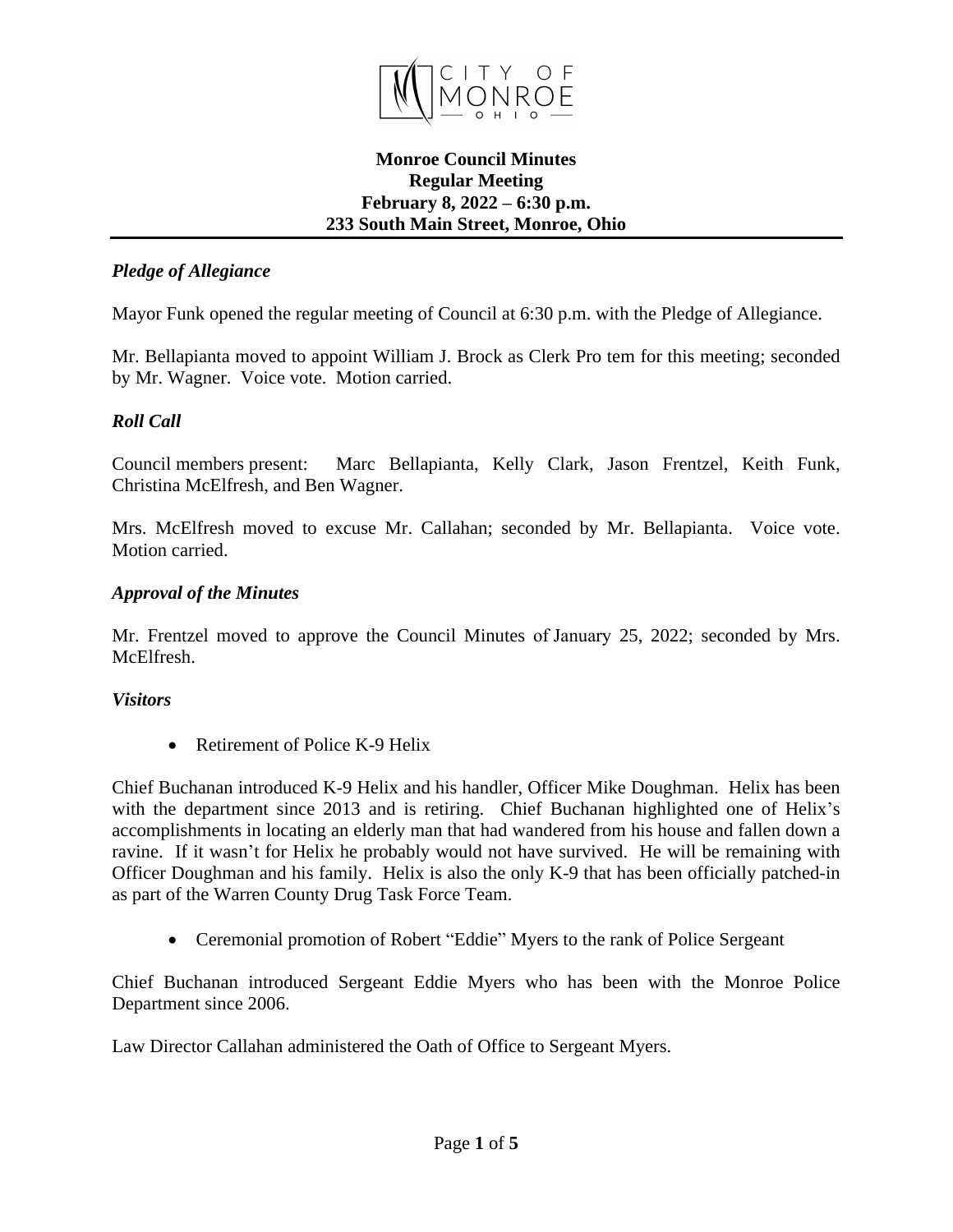

• Introduction of Police K-9 Nelson

Chief Buchanan introduced the newest K-9 Officer, Nelson. He and his handler, Officer Doughman, have completed training and are already on the streets. Nelson has picked up right where Helix left off.

 Major Steve Arrasmith, Investigations Division Commander of the Warren County Sheriff's Office & Drug Task Force – Presentation of DTF Annual Report for 2021

Major Arrasmith distributed the Warren County Sheriff's Office Drug Task Force Annual Report. We remained a multi-jurisdictional drug task force. We are a High Intensity Drug Trafficking Area that is part of the Federal, State, and local law enforcement to work together with the same mission. In 2021, we had 21 law enforcement officers assigned to our unit. Council thanked the Major for all that he and the Task Force does.

Mr. Frentzel pointed out that the video feed is out on Facebook, but the sound is still working.

Mr. Frentzel moved to not live-broadcast this meeting in the event we are unsuccessful with the video; seconded by Mr. Wagner. Voice vote. Motion carried.

### *Committee Reports*

None

# *Old Business*

**Ordinance No. 2022-02**. An Ordinance granting an easement to Duke Energy Ohio, Inc. for the purposes of replacing a casing over an existing gas main. (Second Reading)

Mr. Brock advised what was included in the packet for this meeting included the temporary easement and the permanent easement.

Mrs. McElfresh moved to amend Exhibit "1" of Ordinance No. 2022-02 to reflect both temporary and permanent easements; seconded by Mr. Bellapianta. Voice vote. Motion carried.

Mrs. McElfresh moved to consider this the second reading and have it read by title only; seconded by Dr. Clark. Voice vote. Motion carried.

The City Manager read Ordinance No. 2022-02 by title only.

Mrs. McElfresh moved to adopt Ordinance No. 2022-02; seconded by Mr. Wagner. Roll call vote: six ayes. Motion carried.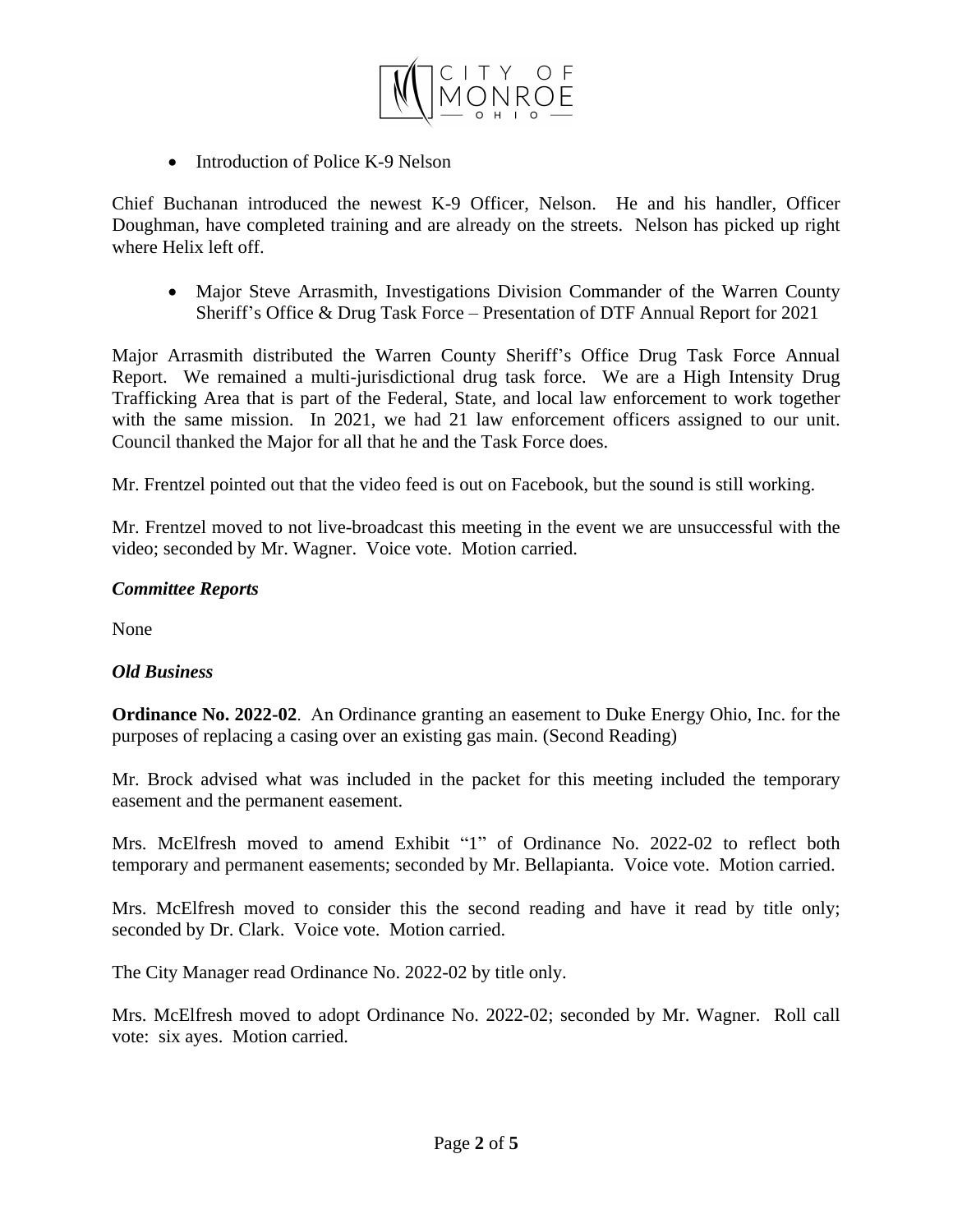

### *New Business*

**Emergency Resolution No. 06-2022**. A Resolution approving a Then-and-Now Certificate in the amount \$3,442.50 to The Center for Local Government and declaring an emergency.

Mr. Brock noted this is for the annual fees to the Center for Local Government and the invoice came in before the purchase order was opened.

Mrs. McElfresh moved to suspend the rule requiring the reading of Emergency Resolution No. 06-2022 on two separate days, authorize its adoption on the first reading, and have it read by title only; seconded by Dr. Clark. Voice vote. Motion carried.

The City Manager read Emergency Resolution No. 06-2022 by title only.

Mrs. McElfresh moved to adopt Emergency Resolution No. 06-2022; seconded by Mr. Frentzel. Roll call vote: six ayes. Motion carried.

**Resolution No. 07-2022**. A Resolution authorizing the City Manager to enter into a professional services engineering agreement by and between the City of Monroe and Woolpert, Inc. for Imagery/LiDAR Acquisition.

Mr. Morton explained this is for LiDAR imagery that will be used by every department in the City. It would be a much higher resolution imagery than what we get from Butler and Warren Counties. Right now when we receive the mapping from the counties you cannot see both counties together. This would be more accurate and you can see the entire City together. The GIS Analysist will be managing this software. One thing it would be used for is the storm water and this will determine the amount of impervious surface on each parcel of land and accurately bill them for storm water run off fees. We collect around \$300,000 per year and just to run the payroll and day-to-day operations in storm water we need about \$1.2 million. We need to fairly assess the storm water fees.

Mrs. McElfresh asked if there are any maintenance fees for this. Mr. Morton replied there are no maintenance fees and this should last us at least 10 years.

Mr. Bellapianta, noting the GIS Analysist was just recently hired, questioned if that person will be able to take on all of this so soon. Mr. Morton advised that the GIS Analysist is very capable. Mr. Bellapianta asked if she would be the one to monitor the return on investment if it is supposed to pay for itself. Mr. Morton explained that as we start pushing out those new fees we will show that this will pay for itself. Mr. Bellapianta would like to have a report, if this is approved, to show that we are getting a return on our investment.

Mr. Frentzel asked if there would be an impact on residents for new storm water fees. Mr. Morton stated the software gives the ability to bill the residents individually or an average amount.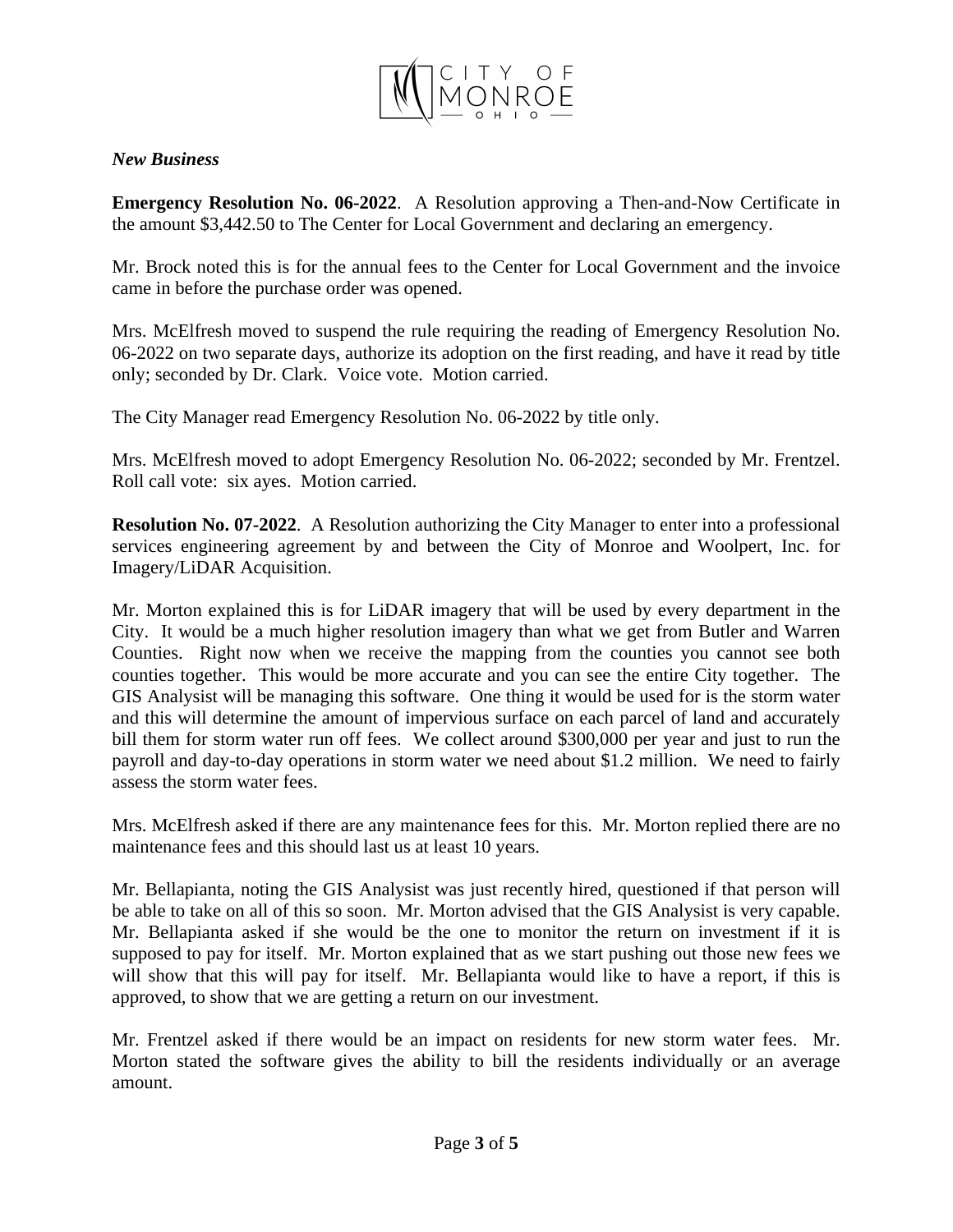

Mrs. McElfresh moved to consider this the first reading of Resolution No. 07-2022 and have it read by title only; seconded by Mr. Wagner. Voice vote. Motion carried.

The City Manager read Resolution No. 07-2022 by title only.

Mrs. McElfresh moved to approve the first reading of Resolution No. 07-2022; seconded by Dr. Clark. Roll call vote: six ayes. Motion carried.

**Consideration of Motion** authorizing the expenditure of \$39,317.60 to Stryker for two Lifepak 15 V4 Monitors/Defibrillators for the Department of Fire.

Assistant Fire Chief David Leverage reported that there are two units being traded in as they have met their life expectancy.

Mrs. McElfresh moved to authorize the expenditure of \$39,317.60 to Stryker for two Lifepak 15 V4 Monitors/Defibrillators for the Department of Fire; seconded by Mr. Bellapianta. Voice vote. Motion carried.

**Consideration of Motion** authorizing the expenditure of \$16,800.00 to Insight Pipe Contracting, LLC for Lawton Avenue Pipe Lining for the Department of Public Works.

Mr. Morton advised this is lining for an 18 inch corrugated pipe on Lawton Avenue and, if it is not repaired soon, we will begin to see the area collapsing.

Mrs. McElfresh moved to authorize the expenditure of \$16,800.00 to Insight Pipe Contracting, LLC for Lawton Avenue Pipe Lining for the Department of Public Works; seconded by Dr. Clark. Voice vote. Motion carried.

**Consideration of Motion** requesting a hearing on the issuance of a new D5 Liquor Permit for Don Julio Street Food LLC located at 3113 Heritage Green Drive.

No action taken.

# *Administrative Reports*

• Council Committees

Mr. Brock advised he is having each department head reach out to the associated Council Committee to get the ball rolling. He advised he has been talking to the department heads about some items he believes would be good to discuss. If we could have those meetings scheduled and discuss how we want to proceed from there. Some of the items will roll into what we talk about at the retreat and how we go from there on the strategic plan items or comprehensive plan items. Some will be tied to the budget process for the rest of the year.